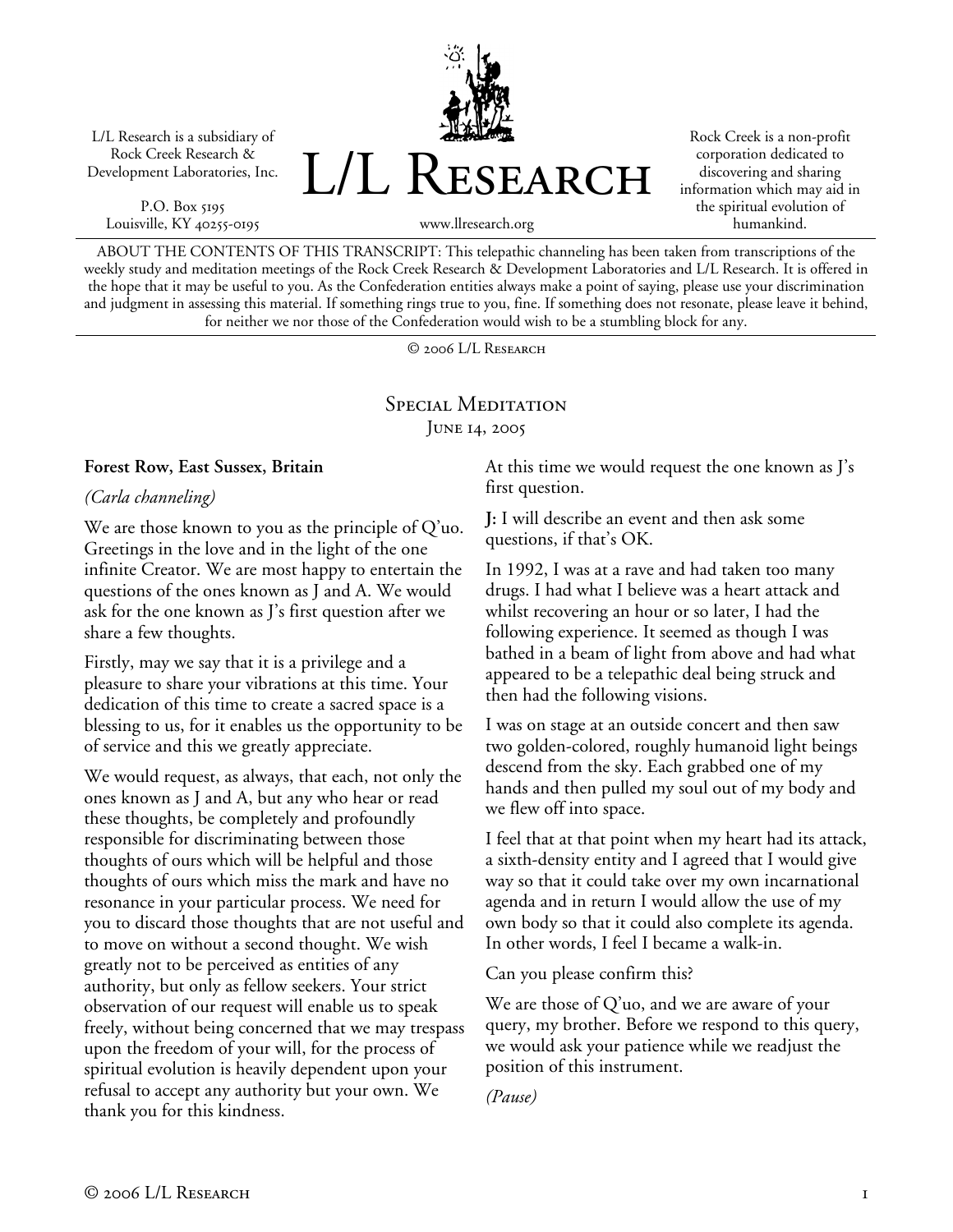We are those of  $Q'$ uo, and are again with this instrument. We thank you for your patience. We believe this configuration will support this instrument's physical vehicle in a more appropriate manner than her previous position.

My brother, we can confirm that you are a walk-in and that the events which you have described are approximately accurate. We feel that you are still working with this experience and so what we can say concerning this particular experience is limited. However, there are spiritual principles involved in the phenomenon of the conscious taking on of a spiritual agenda. In the case of walk-ins, there are actually two entities who have chosen to give over their lives to that spiritual agenda.

Now, what does this signify? How does this play out, shall we say, in the ordinary life of an entity, who like any other is frail, human and error prone? Certainly a wanderer or a walk-in is not a privileged being. In fact, there is a great deal of suffering involved in choosing an incarnation upon a density of experience that is, shall we say, heavier and rarer in light. There is a sacrifice involved, the taking upon oneself of the cross, in such an experience. You would not have chosen this experience except that you had a great desire to serve not only the one infinite Creator but also this particular tribe which you may call humankind. Your heart was broken by the sorrow and the suffering of the entities of planet Earth, and you felt that you could make a difference.

When we address a walk-in, we are speaking to both personality shells, the one that has been suppressed and the one that has chosen to become ascendant. Now, let us be clear that this suppression is not a matter of being blanked out or being removed. Rather, the ascendant personality shell has agreed to carry out both agendas and to attempt to balance both personalities so that the maximum amount of bloom may occur for each flower of the Creator. For this is what you are. You are a living plant in the fields of the Earth. You have grown as one flower, yet you have two blooms. Your system is complex. You do not have what you night call a simple way to grow. Yet understand this: you are a true species of your own. You are not grafted, one upon the other. Rather, both are grafted upon the one infinite Creator. You have become an entity which, in addition to living one life, has agreed to live one compound life. That does not create for you a

difficulty. However, you may notice from time to time that there is more confusion in, shall we say, the subconscious thought-patterns of your so-called mind than would be normal for most entities.

We would recommend, therefore, that as a walk-in you allow yourself one period of meditation for the suppressed personality and one period of meditation for the ascendant personality, not necessarily separating the meditations but offering more time to silence in the day than you might otherwise dedicate, because there is the constant intertwining of these agendas of which we have spoken.

We would also encourage you to rest in the arms of what this instrument would call the creation of the Father to a degree that may seem excessive to some. This is due to your being both a sixth-density wanderer and a sixth-density walk-in. You have difficulty remaining grounded. This is entirely understandable and it can be quite sufficiently balanced by contact, and we mean this literally, with the earth. We might even encourage the one known as J or, should we say, the ones known as J to interact proactively with the more highly developed intelligences among the second-density animals and especially your trees. Know and depend upon the strength, the power, the love and the dedication of such entities as these trees to sustain and to encourage the balance of your power and your peace within you, for trees act as a kind of sieve, straining away the useless, the transitory, and the incorrect.

There are many ways in which those who remember better times can become distracted from the main agenda of their incarnation. My brother, your main agenda is to learn to be yourself. You had complete confidence in yourself when you chose to enter into incarnation. As all humans and as all entities of which we know do, you have made errors in judgment. Do not be distracted by the process of learning. You have striven to be yourself by removing yourself from environments which did not feel to you like the real world. We would encourage you instead to ask each day to remember that faith that you had in yourself, in your power and in your peace, for all entities of whatever density of origin are magical, crystalline beings of tremendous power and at the very heart of that beingness lies the utter simplicity and peace of unconditional love.

The one known as J had asked earlier about what the Logos is, and we say to you, my brother, in potential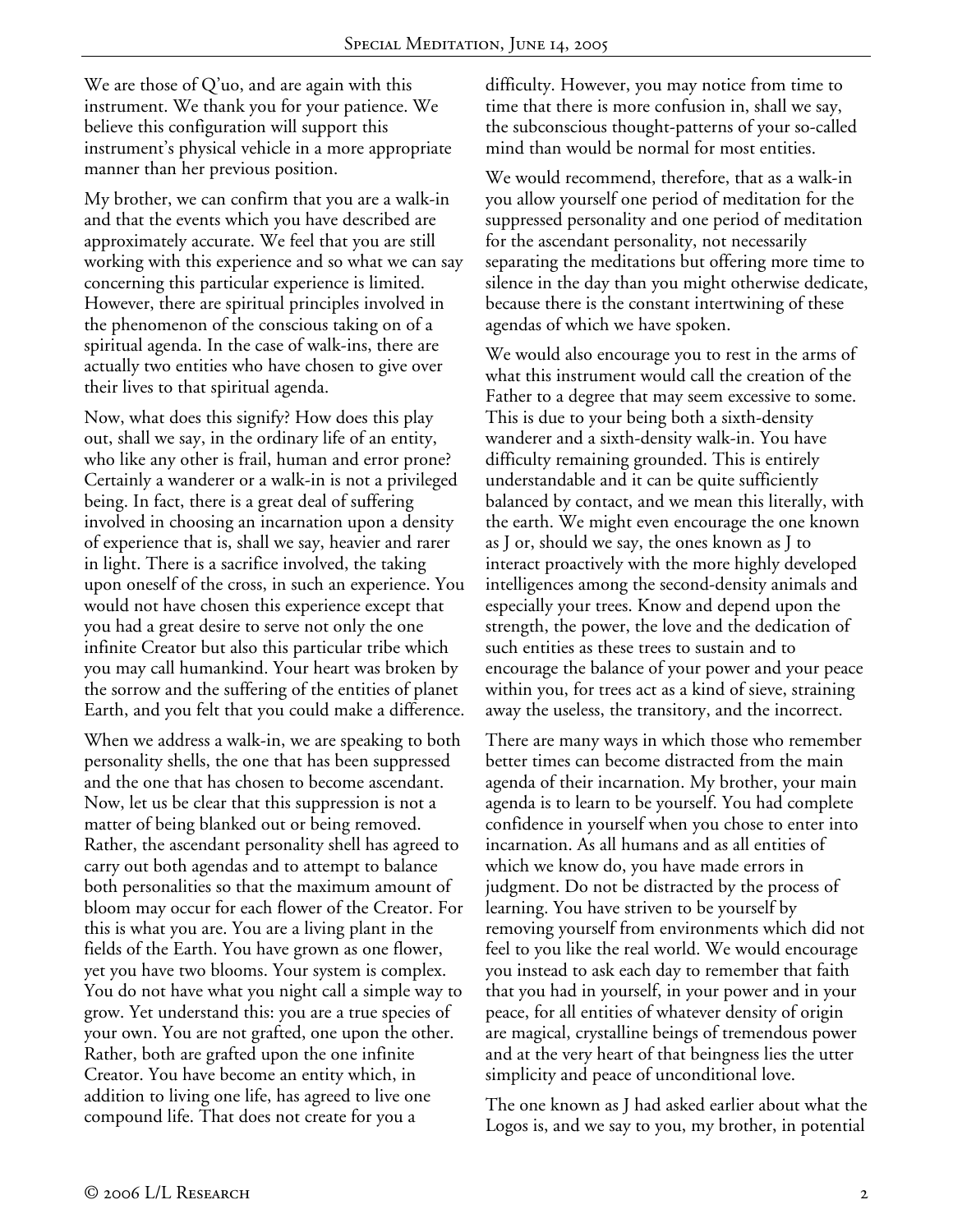you are the Logos, the living Word. You have bought at a dear price this precious flesh that is often seemingly so inconvenient. You have purchased the opportunity of your lifetime because you wished to become the light upon the hill that radiates the love and the light of the one infinite Creator. How can you radiate that light? By becoming more and more aware of who you are, and being that entity that you truly feel yourself to be.

This instrument recently heard the words, "Lift up your heads, ye gates, and be ye lifted up, ye everlasting doors, for the King of glory shall come in."<sup>1</sup> Say to the world each day, "Lift up your heads, oh ye gates, for I carry in my heart the identity of unconditional love and that unconditional love lives in me, unworthy and error-prone as I am, and the King of glory shall come into this world only through the likes of myself." Then pray, my brother, for transparency. Do not be brought down into concern by your frailty but allow all concern and worry to flee away before the light that flows through you and flows through all who choose to become transparent to that which they carry. What a precious task, my brother! And it is one that is new each day, as new as the dawning.

We apologize to you for not responding in fuller detail to your query concerning the specifics of your experience. But until you have finished your process of mining this treasure trove of insight into your situation, we must bow to the Law of Confusion.<sup>2</sup> We need, for our own polarity, to leave such things that are beyond the bounds of discussion to your free will so that you and you alone can make the choices that will increase your polarity and ground you in such a way that you stand as sturdy as an oak upon the land, rooted in the love and in the light of the one infinite Creator.

### May we have your next question, my brother?

**J:** Thank you very much, Q'uo, I appreciate it.

In 2001 I took a lot of magnesium and phosphorous. I found myself in what felt like an extremely powerful drug effect and started to become delusional. I then had the following visions. I did not see something in the room I was in, but rather I believed I was experiencing a conscious awareness of a reality I can only describe as being out in space, but without the burning stars. There were thousands, possibly millions or billions of glowing spheres of light all swirling round each other in one spherical group.

I perceived a conscious connection to all these entities, who wanted to laugh, cry, etc. Then I saw a place where there was my physical self next to a glowing, golden-colored light-being in a very strange, golden environment that I cannot describe properly in words. I feel that at that point I had a fully conscious connection with my higher self. Can you confirm this please, or not?

We are those of  $Q'$ uo, and are aware of your query, my brother. We are in the peculiar position of both confirming and not confirming that you were in complete contact with your higher self at that moment. In terms of your precise experience at that time we believe that the closest we can come through this instrument to describing your situation is that you had what this instrument would call a blowthrough into the precise point where the indigo-ray center meets intelligent infinity. That is not to say you had moved through into intelligent infinity. It is rather to say that you were experiencing a state wherein you were one with the atomic structure of a particular part of a fairly liquid environment, much like the point at the top of the pyramid at Giza where energy is collected and when it bursts forth, it spirals into intelligent infinity. What you were seeing was atomic structure. It looks much like a night sky would to your physical eyes.

The more important point that we would like to make is that at all times and in all places you are in complete contact with your higher self. It is not dependent upon the self-perceived state of being that you are experiencing. Complete contact with one's higher self may or may not be ecstatic. It may or may not be joyful. There are many, many ways to access the higher self. However, as this instrument said earlier in conversation, the higher self is in the innermost part of your heart, to use a much overused and misunderstood term. It is the innermost part of that essence of yourself which does not experience much change within incarnation. It is the innermost part of the heart of your true self, which as you have said this day is a citizen of

 $\overline{a}$ 

<sup>&</sup>lt;sup>1</sup> The Psalm of which this verse is a part had been read as part of Carla's morning offering that morning.

 $2^{2}$  For Confederation entities such as the Ra group, the Law of Confusion is synonymous with the Law of Free Will or Non-Infringement.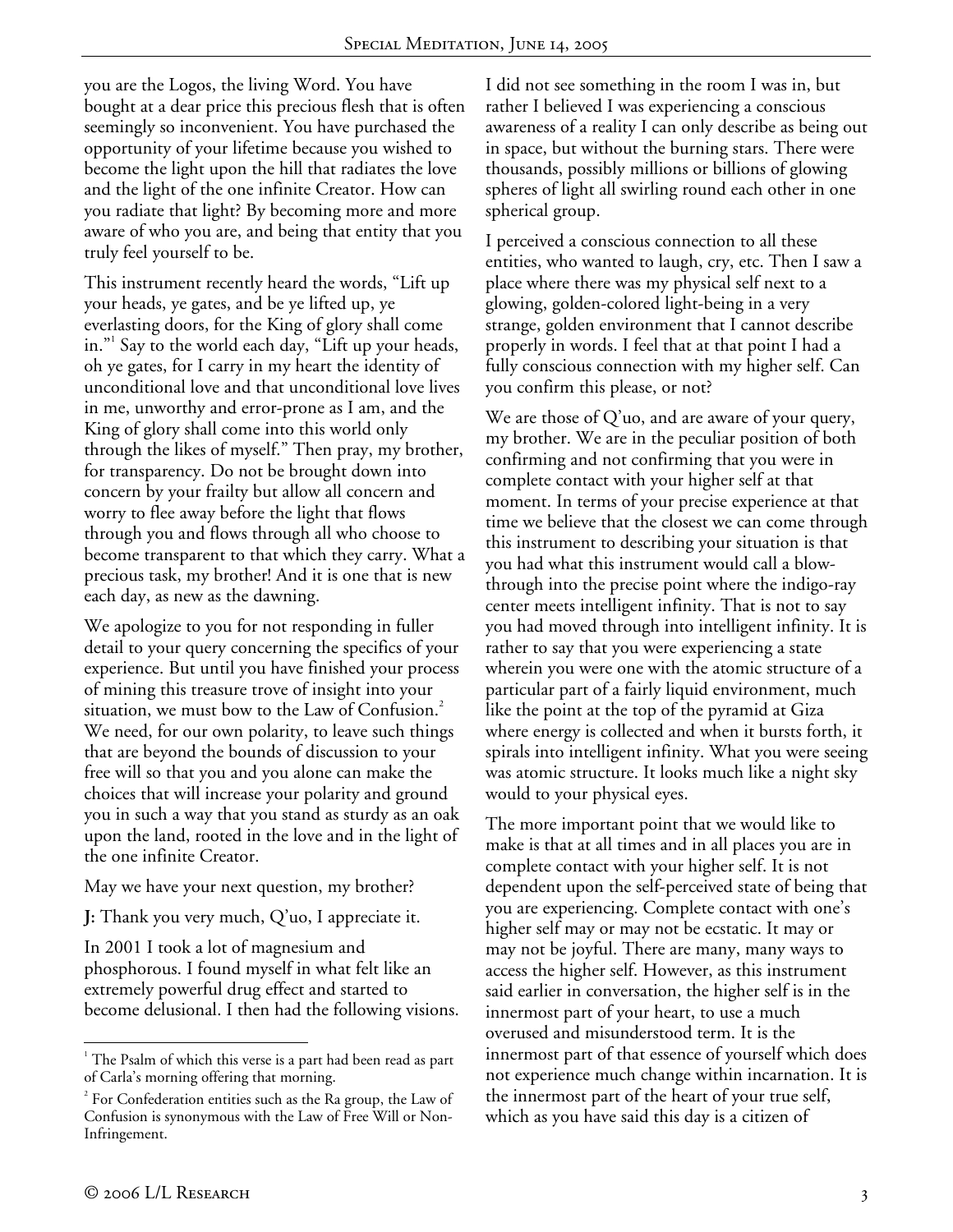eternity, and to capitulate further things that were said earlier in a non-sacred environment, we would say within this sacred space that you live and move and have your being in the unity and in the love of your open heart.

The "I" that is you lives within you, not within a place to which you must reach, yet that entity that is your higher self must respect and abide by the laws of free will and timing. In terms both of free will and of right action, it must be called forth. Yet realize this, when you knock upon the door and ask, that door is opened before you can complete the thought. When you cry for help, for guidance, that help has arrived before you can complete your cry. There is no pause, no hesitation, no earning, and no buying to guidance. It is not to be deserved. It is not to be bought. It is free. It is part of you and it is intrinsic to you. What keeps you from the awareness of your higher self is your concept that there is a separation between that part of you that lives in consensus reality and that part of you that is divine. There is no separation. You are the Creator in flesh.

You are a very young Creator. You are a toddler. You are in third density and you cannot remember the things that you have already learned. Why did you do this to yourself? You did it because you wished to serve. How inconvenient it is sometimes to serve! How maddening! How frustrating! And yet it is for this that you took flesh. And you did not take flesh alone. You brought with you all that you need but you must ask for it, not once, but every day and every moment. This instrument prays each morning at her morning offering, "Help me to remember and focus on who I am and why I am here." We cannot promise you an easy life, my brother. We cannot promise you the sense of things accomplished for there is always more. Many have said to this entity, "You seem so driven." It is very simple. This entity remembers why she is here and she is greedy: she wants to fill her life, every moment and every breath, with love. Her problem is to remember to allow herself to be loved, and, my brother, we would ask you to remember also that being of service to others is at least as much a matter of allowing people to love you as it is remembering to love people. Energy moves circularly and in a spiral, always upward, always seeking, but it must not stop and it must not simply go one way. Think of the way the spiral in DNA rises. It does not rise in one spiral, it rises in two and this in the fairly

primitive DNA of your third density. One spiral is the loving, the giving. The other spiral is the accepting of love and the receiving. Let yourself become that entity who does not know if it is loving or being loved, but only knows that is a creature of love.

Is there a further question my brother?

**J:** Can you speak to whether or not I should share this experience with other people or whether or not I should keep it to myself to honor the Law of Confusion?

We are those of Q'uo, and are aware of your query, my brother. We may indeed speak to this query, for it is indeed very simple. Service can only be performed when it is requested. One cannot serve proactively by reaching out and collaring someone with information. One may serve at all times by radiating the love and the light of the one infinite Creator. Unless asked concerning either your experience or that type of experience of which your experience is an example, we would suggest that you serve by loving, by resting as an instrument rests in the hands of the musician that plays it. Let the Creator play you. You are an instrument. The Creator knows the song. And when the moment comes for you to sing, you shall have the notes that the Creator has given you. When asked concerning such experiences, share freely. When not asked concerning such experiences, relate from the level of the self meeting the self, that is to say, the Creator meeting the Creator.

Is there a further query at this time?

**J:** No, thank you, Q'uo, that's wonderful. Thank you very much

We thank you, my brother, and may we say what a pleasure it is to share energy with you at this time.

We believe that there are queries from the one known as A, and we would ask the one known as Vara to read the first query from this entity.

**Vara:** *(Reading A's question.)<sup>3</sup>* "Thank you, Q'uo. I'd like to greet those of Q'uo with this statement: You are a pure blessing to us in this moment, I thank you so much for such integrity of spirit and love. I would

 $\overline{a}$ <sup>3</sup> The request for this session came in from a person in Portugal who wrote the request by snail-mail letter. J kindly agreed to sit for A's questions as well as his own.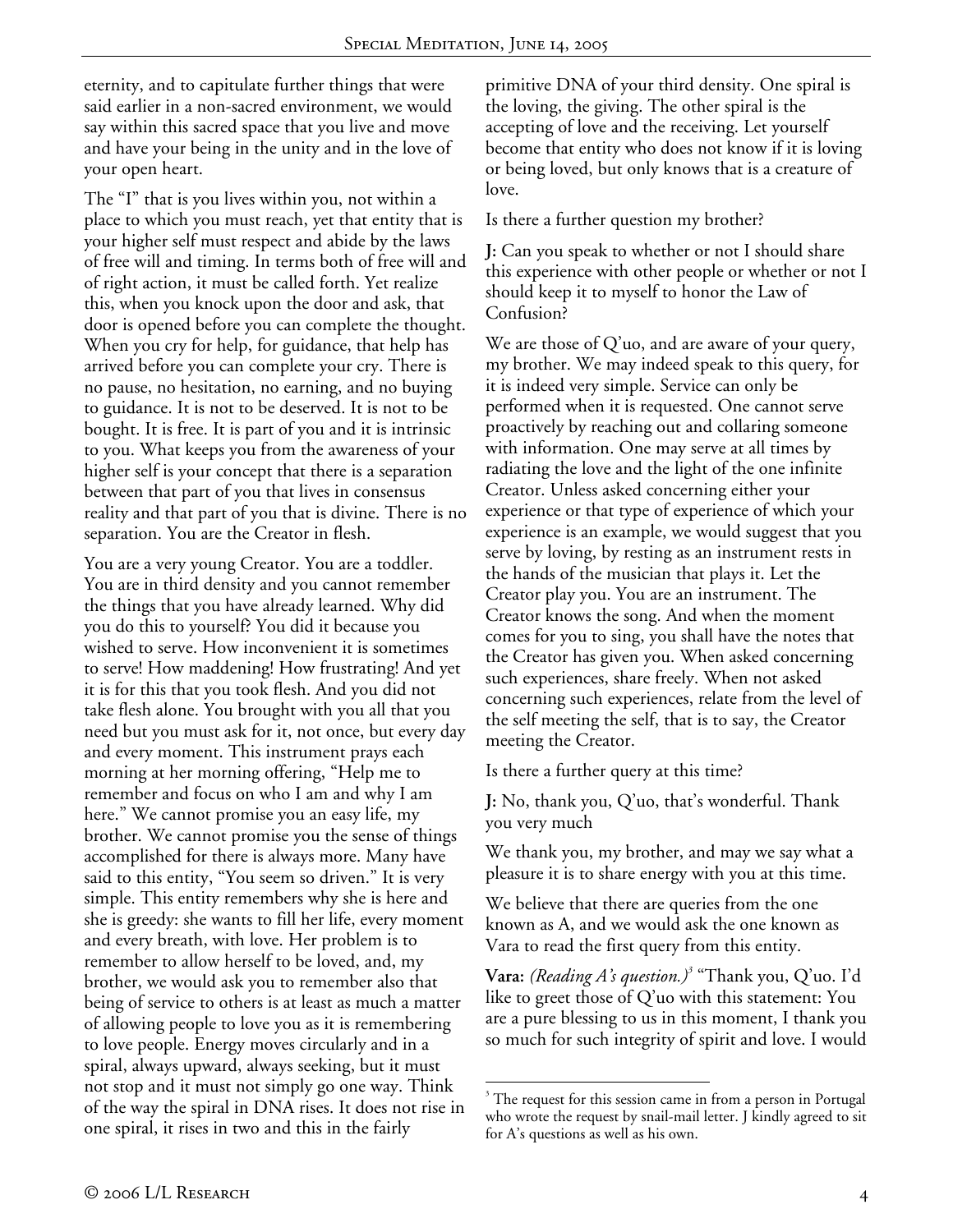ask if you could give any account on the meaning of this tide of light service, as it is being carried in such amount and quantity as yours."

My brother, we are aware of your query, and we thank you for your kind words.

We and all of those of the Confederation who serve at this time serve because we have been called to your people. We have been called to your group. We have been called to the service of planet Earth. We are called because it is time for your planet to be born. There is a tremendous focusing of love and light from all of those who respond to this calling from your peoples. It is our privilege and our blessing to be so called. There are also those with darker energies, which this instrument calls the service-to-self polarity, and to some extent they have also been called to your planet by those desiring to move ahead on the path of service to others. A wide range of information is available. Those who wish to receive messages of hope and truth along the path of service to others have called to us, and to you, children of Earth, the brothers and sisters of sorrow have come. We are your kindred and we feel your sorrow. We cannot take your suffering upon us. We cannot participate in your choices.

A clear choice lies before you. Shall you move with your planet into fourth density to create a new heaven and a new Earth as this instrument would say, quoting from her *Bible*? Or shall you play in the fields of third density for a while longer? It is your choice. It is very doubtful if any of those who listen to our voice will ever turn to service to self but it is very possible for those of you who respond at this moment to our vibrations and to our words to lose enthusiasm and to refrain from making the choice to serve.

If you are tired, if you are weary, we encourage you to rest. We do not encourage you to press forward when you are too tired. We ask you, please, to take time to sit and give yourself a rest, to demand nothing of yourself at all. This entity often, watching the television in what she considers a semi-vegetative state or reading one of her romances or science fiction or mystery novels, feels guilty at least to some extent because she has stopped trying, and she is resting by the side of the road. May we say that there is wisdom in the resting, for you do not wish to burn out like a flame that has burnt too hot. Let yourself cool off; let yourself become grounded; let yourself

move down into your heaviest body. And then gently, after you have rested, take a deep breath, let it out, and say to yourself, "Shall we dance again? Shall we hit the road? Shall we have some fun?"

Is there a further query at this time?

**Vara:** Yes, thank you. *(Reading A's question.)* "I feel somewhere other that we have been helped by assistance unknown, and rather that the phenomenon of channeling has got many sides, that which you are, think or do is in a way or other a byproduct of other influences, not always identical, but in this context, responsible for our progression. Would you comment on this?"

We are those of Q'uo, and are aware of your query, my brother. It is true that all entities are channels, just as we spoke earlier of being an instrument which the Creator plays. You as well as we are channels. We can say that to the best of our intention and ability, we do not tamper or meddle with any entity. We do not influence you more than we are asked to influence you. We are happy to share our thoughts, but we do not have the power to make you different than you are. In sharing energy with you, we both change to some extent, for we have shared the uniqueness of each other's being, for each of us is a spark of the one infinite Creator. Each of us is unique, each of us has grown through millions of choices, and has recorded amazing and varied experiences through many lifetimes. And certainly we are intercommunicative and there are special relationships between inner-planes densities or unseen planes, shall we say, to be more precise, and those who dwell upon the Earth plane. But we would say that to see the phenomenon of channeling and to see the effect of channeling clearly, it is well to imagine that you are standing in a great garden with all of the entities of all of the densities of Earth, and they are all singing their song, and as they sing the Creator is conducting. There are millions of notes and yet the harmony is complete. If you take part you will disturb that harmony, so allow yourself to be an instrument in the hands of the one Creator and go forth in faith that the Creator knows His music.

## Is there a further query, my brother?

**Vara:** There is. *(Reading A's question.)* "Would you comment on the correlations between the various higher bodies and my experience, which is this: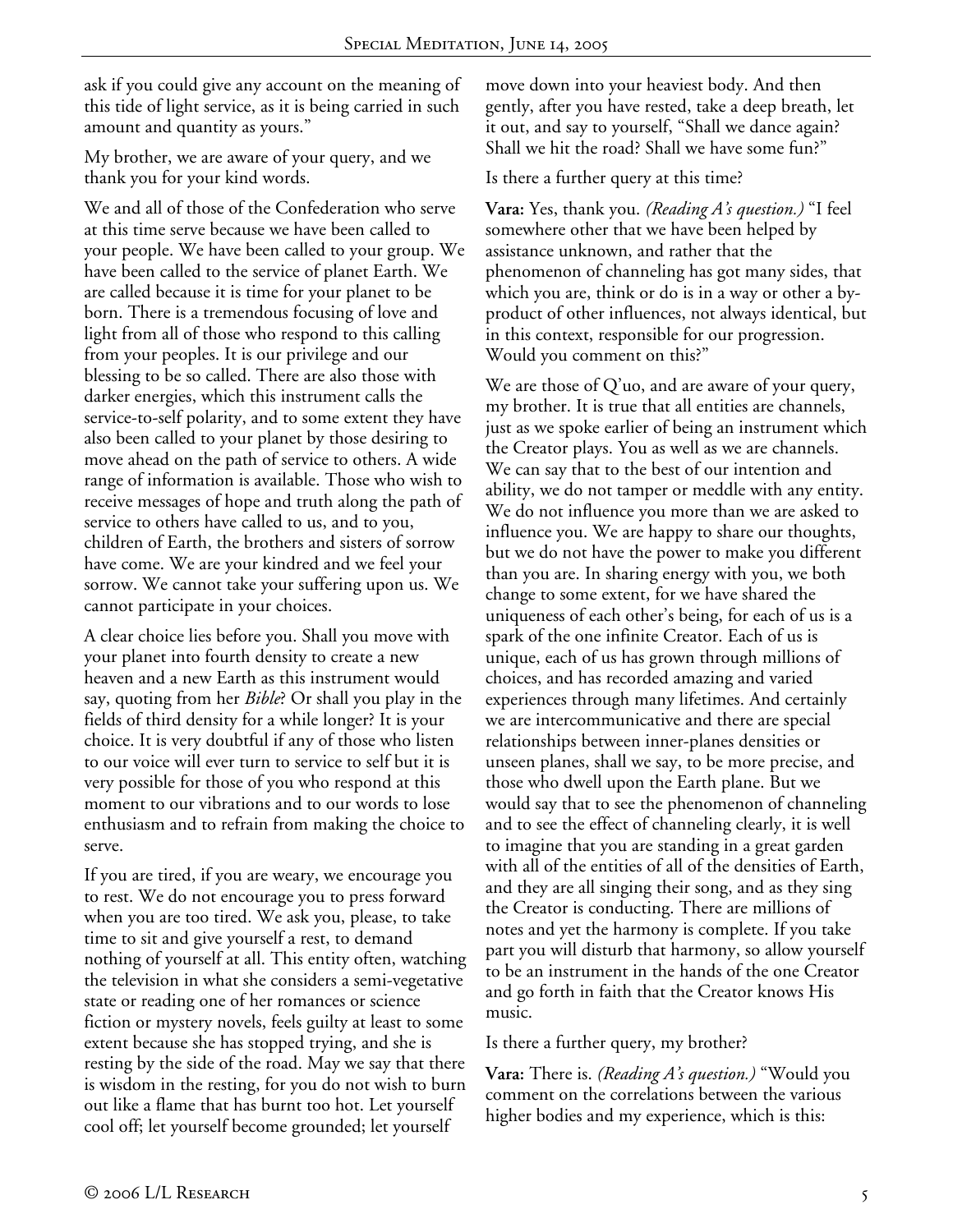"I was near the old venerable Zen master and he was repeating his mantra about the child. I saw a living flame of pure ecstasy without stint, then suddenly I rose up in a great enlightenment and said to him, 'Behold, that is the child.' I would like to know anything you feel is appropriate to share on this matter?"

We are those of Q'uo, and are aware of your query, my brother. We cannot share with you concerning this incident in any detail for you are still developing your understanding of this gift. Please be aware that when you see images and visions such as this one you are heavily influenced by your culture and your religious upbringing. You see in coded ways because you have distorted or colored your subconscious mind in its higher or closer sub-conscious aspects, using the archetypal material that you have studied, both in the Christian and in the Indian ways. This can create a confusing landscape. The East and the West do not speak in the same archetypal ways. What is of one meaning to Christianity is of another meaning to an Indian archetypal system. There is confusion in the resulting salad. We do not feel, however, that there is any mistake whatsoever in the paths that you have taken or in the somewhat complex imagery that has resulted from your very deep and devoted studies in both of these areas. See what you can do to penetrate the details of cultural imagery in this vision, moving to the heart and the essence. What does the child represent? Not to someone else, not to an authority figure especially, but to you. And how is that meaningful to you? What pattern in your incarnation does this touch upon, and in what light? We welcome your use of your mind. The intellect and the powers of analysis have their points. See how many different organisations you can place upon this image and this story that you have told yourself. Then lift up off analysis and thought and let the feeling of this experience enter your heart. It is within the sacred space of the open heart that you are fed from the springs of truth that lies beyond words, and, my brother, this is what you crave and this is where you are going, beyond the words to the essence.

### Is there a further query, my brother?

**Vara:** *(Reading A's question.)* "On a related note, I would ask what relationship is between this entity and the legendary Seneca Lucius Anaius, the Roman."

We are those of  $Q'$ uo, and are aware of your query, my brother. And we must laugh because this instrument has answered this query for us already, for she said that she felt that probably we would say that the work on this question was not yet done in your own process. It is sometimes difficult to be patient and wait for yourself to do the work. How much easier to have an authority figure give you the information that you crave! Yet to do so would be to steal a precious gift from you. Take your time to investigate this question. When you have come to a settled opinion about this particular pattern and this particular interest, then perhaps we could confirm your opinion, but that is far as we can go in helping you with your teach/learning process, as this instrument would call it. For you are your teacher. We are only those who help when asked.

We thank you for this query and would ask if there is another query at this time?

**Vara:** Thank you Q'uo. On a personal note, I as Vara would like to ask if you could offer any insight into the rectal bleeding that the instrument and her husband are experiencing at this time.

We are those of  $Q'$ uo, and are aware of your query, my sister, and we can speak to this, for the one known as Carla has come to a fairly settled opinion concerning this experience. To an extent she is precisely correct: the bleeding has to do with the separation of several thousand miles between herself and her husband. The one known as Jim, that she calls Mick, has experienced this and more as a result of being separated from the one known as Carla. And as she has said it is so that when two have become truly one, the bodies of those two entities are aware of that bond and a separation of the magnitude of three weeks on two continents is enough to create a concern within the physical bodies of both entities for their very survival.

However, there is more depth to the symbolism of the bleeding, for both of them consciously chose the separation in order to be of service. And as is the case in a substantial number of sacrifices, blood is, shall we say, the physical expression of sacrifice. It is in its way holy or sacred and it serves as a representative emblem of the depth of dedication and of the cost of this service. It is in fact the chalice offered up to the one infinite Creator. If concern enters either the one known as Jim or the one known as Carla's minds, there could be toxic repercussions. If it is taken to be